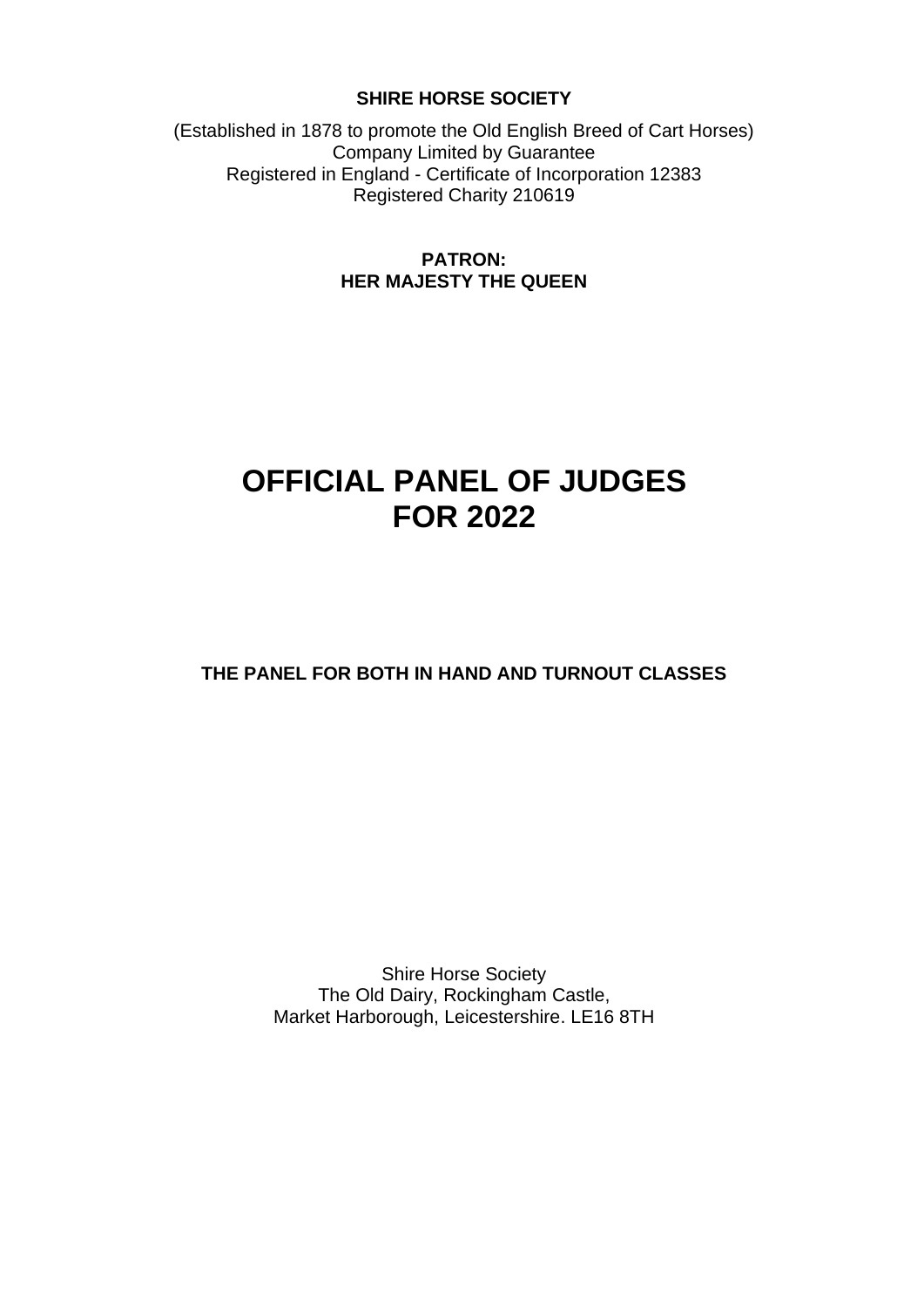#### **SHIRE HORSE SOCIETY ALPHABETICAL LISTING OF OFFICIAL PANEL JUDGES FOR 2022 IN HAND AND TURNOUTS**

\_\_\_\_\_\_\_\_\_\_\_\_\_\_\_\_\_\_\_\_\_\_\_\_\_\_\_\_\_\_\_\_\_\_\_\_\_\_\_\_\_\_\_\_\_\_\_\_\_\_\_\_\_\_\_\_\_\_\_\_\_\_\_\_\_\_\_\_\_\_\_\_\_\_\_\_\_\_\_\_\_\_\_\_\_\_\_\_\_\_\_\_ AFFILIATED SOCIETIES who accept for competition at their shows the Shire Horse Society's silver spoons are required to select their judges from this official panel which is specially drawn up for this purpose by the Council.

PLEASE NOTE: The letters after the entry for each judge denote the following: C for Council Member B for active breeder or exhibitor (ie where a person's name appears in the active breeders list) P for a judge who has been established on the Judges Panel for at least 5 years SA for past Member of Stallion Approval Panel

T for a judge who has considerable experience judging Turnouts

YELLOW HIGHLIGHT- HOYS Judge in relevant year and not eligible for qualifiers.

#### **JUDGES MARKED WITH A YEAR ARE NEWLY APPOINTED TO THE PANEL AND SHOULD NOT BE INVITED TO JUDGE AT A QUALIFYING SHOWS FOR THE SHIRE HORSE OF YEAR CHAMPIONSHIP FOR THREE YEARS. FOR THE AVOIDANCE OF DOUBT, THE THREE YEARS ARE TO HAVE LAPSED. FOR EXAMPLE, A JUDGE QUALIFIYING IN AUTUMN 2018, WOULD NOT BE ELIGIBLE TO JUDGE A QUALIFIER UNTIL THE COMMENCEMENT OF THE 2022 SEASON.**

BANHAM, B.D. – Broad Farm, Boat Dyke Lane, Acle, Norwich, Norfolk, NR30 3AZ. Tel: 01493 751510 (B, P,) BARNES, S. - Lauder Cottage, 20, Church Hill, Beckington, Bath, Somerset, BA3 6TJ. Tel: 01373 830011 (B, P) BEDFORD, P. – Thorpe Hill Farm, Whixley, York, YO26 8AZ Tel: 01423 339038 (B, P, T) BEDFORD, W. – 2, Sheepwalk Farm, New Road, Escrick, York, YO19 6EZ. Tel: 01904 728797 (C, B, P, SA, T) BEDFORD, Wm – Chequer Hall, Escrick, York, North Yorkshire, YO19 6EL. Tel: 01904 728430 (C, B, P, SA) BLAKEY, N.P. – Shire Farm, Ruskington Fen, Billinghay, Lincs, LN4 4DS. Tel: 01526 832269 (B, P) BOWER, P. – 13 Hillside, Greys, Essex, RM17 5SX Tel: 07507 364789 (B,P) BREWSTER, T. – Braefield Cottage, Fowlis Wester, Crief, Perthshire, PH7 3NW. Tel: 07889 060495 (P, T) BUCK, P.J. – Abbey Chase Farm, Bridge Road, Chertsey, Surrey, KT16 8JW. Tel: 07810 151528 (P, T) BULL, T. –The Willows, Minshull Lane, Church Minshull, Nantwich, Cheshire, CW5 6EF. Tel: 01270 522183 (B, P, SA, T) BURKS, M- Roseisle Farm, West Fen Drainside, Frithville, Boston, Lincolnshire, PE22 7EU Mobile no 07506 402779 E: [mattburks@hotmail.co.uk](mailto:mattburks@hotmail.co.uk) (C ) BURKS, J.W.H. – D'Nalyar, Main Street, Osgodby, Market Rasen, Lincs, LN8 3PA Tel: 07932 399412 (C, B, P,) CALLWOOD, A.J. – Manor Farm, Ollerton, Knutsford, Cheshire, WA16 8RL. Tel: 07768 110275 (B, P) CHETWOOD, Miss A.D. - 8, Lacon Holdings, Wem, Shropshire, SY4 5RR. Tel: 01939 232276 (B, P) DAVIES, A. E. – Merlands, Llanrhidian, Gower, Swansea. SA3 1EH. Tel: 01792 391063 (P, T) ETCHES, J.C. – Wibben Hill Farm, Tissington, Ashbourne, Derbyshire, DE6 1RA. Tel: 01335 390759 (C, B, P, SA) FLEWITT, F.S. – Oldfield Gate Farm, 205, Oldfield Road, Stannington, Sheffield, S6 6DZ. Tel: 01142 348352 (P, T) FORD, Mrs S- Eardswick Hall, Minshull Vernon, Crewe, Cheshire, CW1 4RQ Tel: 01270 522554 (B, P) 2019 GOODWIN, J. – Green Acres, Bell Farm, Minster, Isle Of Sheppey, Kent, ME12 4JA Tel: 01795 877048 (T) GORDON, Mrs. H.M. – Brook Farm, Kermincham, Congleton, Cheshire, CW12 2LJ. Tel: 01477 571328 (B, P) GREEN, R.S – Higher View Farm, Moorgate Road, Barnoldswick, Colne, Lancashire. BB18 5SG Tel: 01282 817128 (P, T) GROVER, Mrs. C.J. – 1, Park Cottage, Hall Farm Lane, Yaxley, Eye, Suffolk, IP23 8BY. Tel: 01379 783683 (P, T) HARRISON, L E. - Streatlam Grange, Barnard Castle, Co. Durham, DL12 8RS. Tel: 01833 631612 (B, C, P, SA)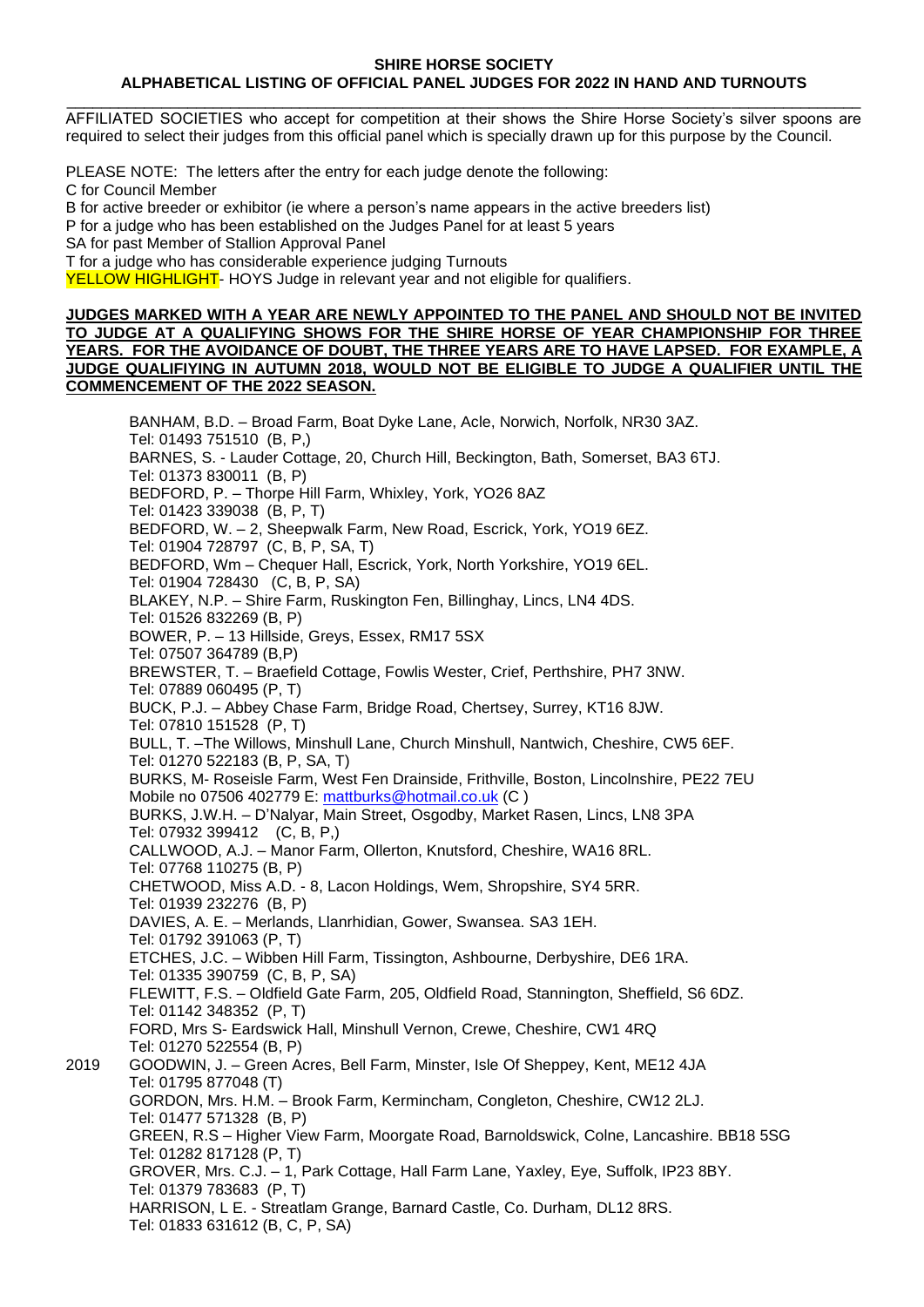HARRISON, L.N. – Savick Brook Farm, Blackpool Road, Clifton, Preston, Lancs., PR4 0XD. Tel: 01772 631167 (B, P, SA) 2017 HORLER, C- Radford Farm, Radford, Timsbury, Bath, Avon, BA13 1QF [Tel: 01761](tel:01761) 471888 (C, T) HORLER, M. - Radford Farm Cottage, Radford, Timsbury, Bath, Somerset, BA3 1QF. Tel: 01761 470694 (C, P, T) KEELING, A.G. – Coedrwm, Scleddua, Fishguard, Pembrokeshire, SA64 9QT. Tel:01348 874026/07967 291090 (B, P) LEDSHAM, S. – Ragleth Barn, Netley Old Hall Farm, Netley, Shropshire SY5 7JY. Tel: 07816 932474(C, B, P, T) LEVERETT, S. – Pant Glas Farm, Tyn y Morfa, Holywell, Flintshire, CH8 9JV. Tel: 01745 853381 (B, P) LIVESEY, W. – Walker House Farm, Inskip, Preston, PR4 0TJ. Tel: 01772 690919/690307 or 07778 655795 (B, P) MASSEY, Mrs J– Primrose Hill, Warrington Road, High Legh, Knutsford, Cheshire, WA16 0SH. Tel: 01925 753357 (B, P, T) MASSEY, W.E. – Primrose Hill, Warrington Road, High Legh, Knutsford, Cheshire, WA16 0SH. Tel: 01925 753357 (C, B, P, SA, T) MORGAN, B.W. – Berry Farm, Llanvihangel, Crucorney, Abergavenny, Gwent, NP7 8EF. Tel: 01873 890413 (C, B, P) MOULAND, D. – Woodside, Freyern Court Road, Fordingbridge, Hampshire, SP6 1ND. Tel: 01425 657082 (C, P, T) MULHOLLAND, Mrs G. – 62, Cheadle Road, Cheddleton, Leek, Staffordshire, ST13 7HW. Tel: 01538 361421 (B, P,) NULTY, P, - Higher Minn End Farm, Minn End Lane, Bosley, Macclesfield, Cheshire. SK11 0NZ. [Tel:01260](tel:01260) 226511 (B,P) PEACOCK, S.J. – Ashdene, East Hanningfield Road, Howe Green, Chelmsford, Essex CM2 7TP. Tel: 07831 384307 (C, P, SA, T) PHILLIPS, M. – 'Goldcrest', 16, Llwynbach Terrace, Hollybush, Blackwood, Gwent, NP12 0SH. Tel: 01495 225649 (B, P) RICHARDSON, F M, - Bewholme Hall, Bewholme, Driffield, Yorks, YO25 8ED. Tel: 07703 559080 (C, B, P, SA ) 2017 RICHARDSON, F W, - Bewholme Hall, Bewholme, Driffield, Yorks, YO25 8ED. Tel: 01964 533737 ROBINSON, G. – Hockerwood Farm, Southwell Road, Upton, Newark, Notts., NG23 5TA. Tel: 01636 812854 (C, B, P, SA) SANDLING. R L. M B E –92, Majestic Apartments, King Edward Road, Onchan, Isle of Man, IM3 2BE Tel: 01624 618972 (B, P) 2019 ROSS, Ms E – The Racehorse, 43 High Street, Catworth, Huntingdon, Cambs, PE28 0PF elspethross@live.co.uk SHARDLOW, D. - 26 Church Street, Fritchley, Belper, Derbys, DE56 2FQ Tel; 07877 582800 (B) 2017T SHIPMAN, P. - Croxton Lodge, Knipton Road, Branston, Grantham, Lincs, HG32 1RT Tel: 01476 870295 (B, C, P- in hand) SIMMONS, Mrs Y, - Parklands House Farm, Lapley Lane, Stretton, Staffordshire, ST19 9LE Tel: 01785 840287 (C, B, P, T) WASS, A.J. – The Shires, Stone Road, Rough Close, Stoke on Trent, Staffordshire, ST3 7NQ. Tel: 01782 392467 (C, P, SA) WEBB, C.J. – Sandyhills Farm, Teffont Magna, Salisbury, Wiltshire, SP3 5YQ. Tel: 0771 8046814 (P, T) WHETTON, A- 13 Marlpit Lane, Denstone, Uttoxeter, Staffordshire, ST14 5HH. Tel:- 07970 691719 (B, P, T) WHITTAKER, J. – Church Farm, Tabley, Knutsford, Cheshire, WA16 0PR. Tel: 01565 632367 (B, P, SA) WILLIAMS, P, - 1 Pimblett Road Haydock, St Helens, Merseyside, WA12 9HG. Tel: 07855 346885 (P) WILLIAMSON, J. – 3 Peover Lane, Snelson, Chelford, Macclesfield, Cheshire, SK11 9BR. Tel: 01625 890035 (B, P, SA) WILLIS, Mrs. N. – Higher Berry Farm, Clyst St. Lawrence, Cullompton, Devon, EX15 2NW. Tel: 01404 823636 (B, P) WORTHINGTON, D. - Walton Farm, Welsh Row, Nether Alderley, Macclesfield, Cheshire, SK10 4TY. Tel: 01625 582393 (C, B, P, SA) WORTHINGTON, J. - Walton Farm, Welsh Row, Nether Alderley, Macclesfield, Cheshire, SK10 4TY. Tel: 01625 582393 (C, B, P, SA) YATES, D.J. – 4 Hallfields Rise, Shirland, Alfreton, Derbyshire DE55 6DH. Tel: 07713 684584 (P)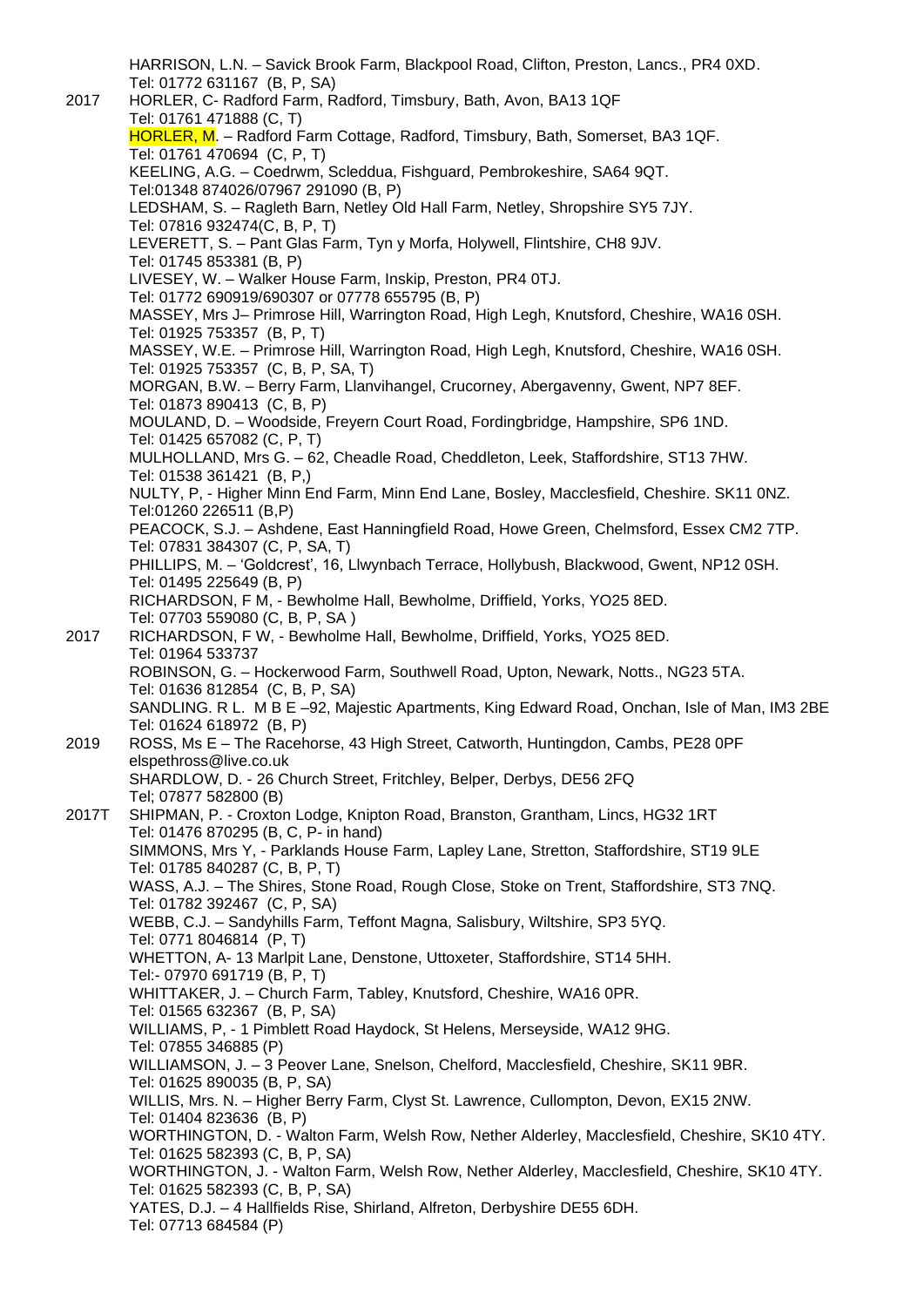YATES, T.J. – Farnah House Farm, Wirksworth Road, Duffield, Derbyshire, DE56 4AQ. Tel: 01332 840625 (C, B, P, SA, T)

### **OVERSEAS JUDGES PANEL**

BATTS, N.D. – 191 Wharawhara Road, RD2, Katikati, North Island, New Zealand. Tel: 0064 7549 3073 (P) BEST, W.H. – 22, Gates Drive, Charlottetown, Prince Edward Island, Canada, CIE 1R7. Tel: 001 902 368 2042 (P) IRVINE, M. – Tullymore Stud, The Lighthouse, 1279 Cullingal Rd, Merriwa, N.S.W. 2329, Australia. Tel: 0061 265 482430 (B, P) IRVINE, Dr J – Tullymore Stud, The Lighthouse, 1279 Cullingal Rd, Merriwa, N.S.W. 2329, Australia. Tel: 0061 265 482430 (P) LAMBERT, W. 2/1 Frances Street, Waverley. Randwick 2031 N S W. Australia. Tel: 0061 29665 5175 (P) McLIN, B.C. – PO Box 957, Silt, Colorado 81652, USA. Tel: 001 970 876 5979 (P) McKEON, P R. – PO Box 139, Darnum 3822, Victoria, Australia. Tel:- 0061 356 278350 email: mckeonpr@gmail.com (B, P) VERHOEVEN, J, - Robin Hood Stables, Bernsestraat 15, Herpt Gem-Heusden 5256 ND, Netherlands Tel: 0031 624452120 email: [info@robinhoodstables.nl](mailto:info@robinhoodstables.nl) (P)

#### **ALPHABETICAL LISTING OF OFFICIAL PANEL JUDGES FOR 2022 IN HAND ONLY**

BEDFORD, M. - Thorpe Hill Farm, Whixley, York, YO26 8AZ Tel: 01423 339038 (B, C, P) BROWN, A.H. – 15, The Slade, Witcham, Ely, Cambridgeshire, CB6 2LA. Tel: 01353 778694 (B, C, P) CONLON, C- Common Carr Farm, Chelford Road, Alderley Edge, Cheshire, SK9 7TQ. Tel: 07831 204275 (B, P) DAWSON, C W- The Field House, Rashwood, Droitwich, Worcestershire, WR9 0BS Tel: 01527 861588 (B, P) FLINT, Miss K.M. – Thisker Cottage, Thimble Hill, Weston Underwood, Derbyshire, DE6 4PE. Tel: 01335 360856 (B, P) FOUNTAIN, L.M. – Woodhouse Farm, Marston Montgomery, Ashbourne, Derbyshire, DE6 2FE. Tel: 01889 590282 (B, P, C, SA) FRANKLIN, A Jr - Higher Minn End Farm, Minn End Lane, Bosley, Macclesfield, Cheshire, SK11 0NZ Tel: 01260 226511 (B) 2017 GETHIN, T- The Coach House, Rhoslanog, Mathry, Haverford West, Pembs, SA62 5HG Tel: 01348 831238 HOLDER, J- Colloe Grove Farm, Colloefield, Cinderford, Gloucestershire, GL14 3LF. Tel: 07919 015702 (B, P) KING, M G. Hamlets House, Grange Lane, Whitegate, Cheshire, CW8 2BQ Tel: 07919 605350 (B, P) 2017 KITCHING, J- Rose Farm Barn, Moss Lane, Moore, Warrington, Cheshire, WA4 6WF Tel: 07983 425417 (B, C) MALKIN, C. Woodlands Cottage, Allmans Lane, Lockley Wood, Market Drayton, Shropshire, TF9 2LX Tel: 01630 661562 (B, C, P, SA) 2019 MALKIN, Mrs J. Woodlands Cottage, Allmans Lane, Lockley Wood, Market Drayton, Shropshire, TF9 2LX Tel: 01630 661562 NULTY, Mrs D- Higher Minn End Farm, Minn End Lane, Bosley, Macclesfield, Cheshire, SK11 0NZ Tel: 01260 226511 (B, C, P) ROBERTS, H W, Cerrig Cafael, Dothan, TyCroes, Anglesey, LL63 5SJ. Tel: 01407 720078 (B, P) 2017 ROBERTS, M, Middle Merryfield, Holsworthy, Devon, EX22 7BN Tel: 07791 163449 (B) ROGERS, Miss J, Nantrisack, Chycoose Farm, Devoran, Truro, Cornwall, TR3 6NU Tel: 0777 9987496 (P) ROPER, S- Horsmans Farm, New Road, Seddlescombe, East Sussex, TN33 0RL. Tel:- 01424 871402 (B, P)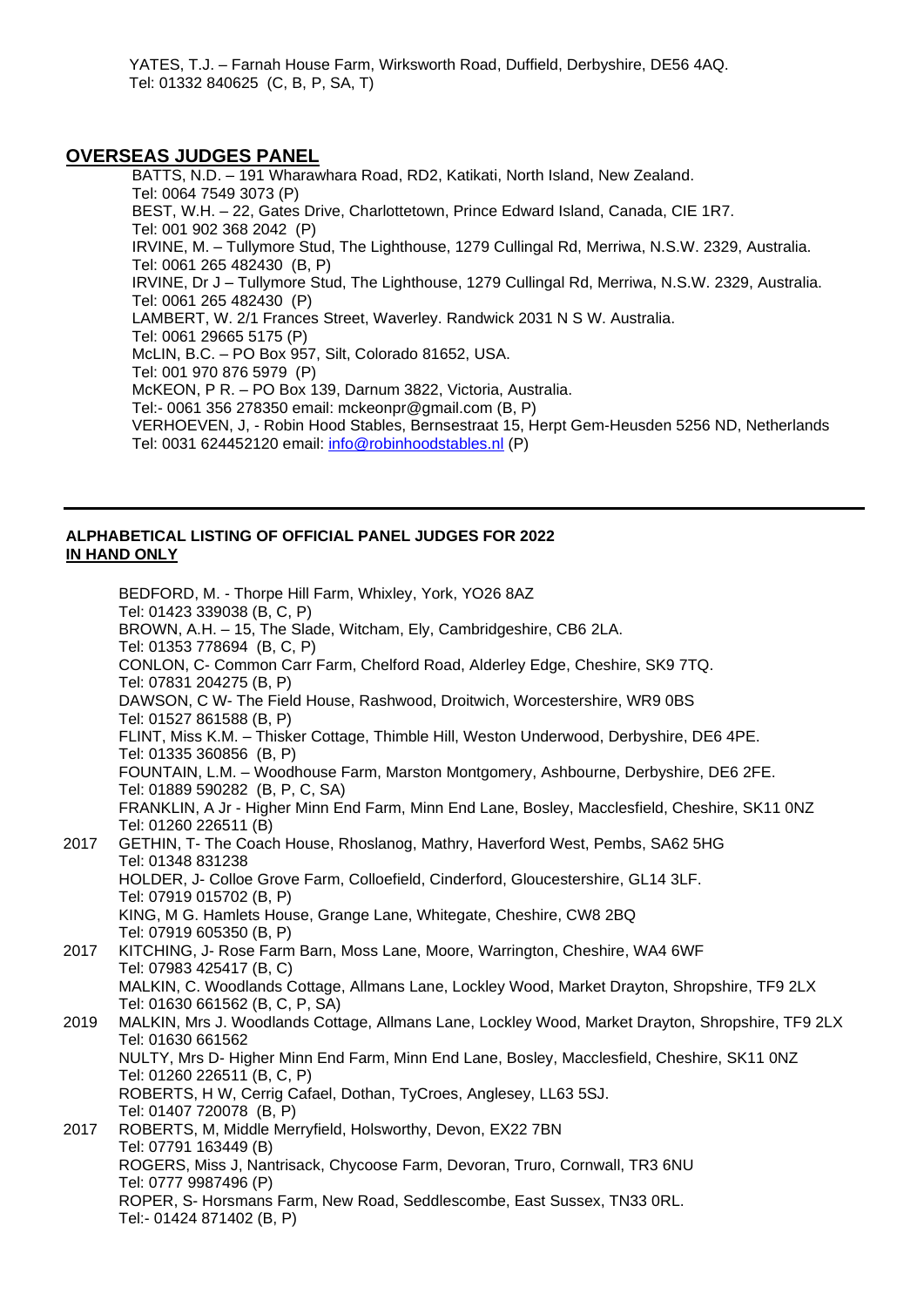WEBSTER, Mrs V- Lake View Cottahe, Gartree Hill Road, Little Dalby, Melton Mowbray, Leicestershire, LE14 2UL. Tel: 07979 201554 (B, P)

2019 WHITEHOUSE, Mrs E- 16 Saredon Road, Shareshill, Wolverhampton, West Midlands, WV10 7LF Tel: 07980 465078 WINN, B.A– Winestead Shires, Wood Enderby, Boston, Lincolnshire, PE22 7PQ Tel: 01507 568226 (B, P, C) WOOF, M – Moorfield, 39 Whalley Road, Great Harwood, Blackburn, Lancashire, BB6 7TE Tel: 07960 362706 (B, P) WOOF, P – Moorfield, 39 Whalley Road, Great Harwood, Blackburn, Lancashire, BB6 7TE Tel: 01254 889732 (B, P) WRIGHT, N.J. – Beech Tree Farm, Highgate, Leverton, Boston, Lincs, PE22 0AW. Tel: 01205 870577 (B, P)

## **OVERSEAS PANEL-In Hand**

BUNGARD, T—Niederkastenholzer Str 59, 53881, Euskirchen, GERMANY Tel: 00492255 953149 (B, P) ANGER, Mrs K. Gnannenweilder 1, 89555 Steinheim, GERMANY [karin@dudelhof.de](mailto:karin@dudelhof.de) (B, P)

#### \_\_\_\_\_\_\_\_\_\_\_\_\_\_\_\_\_\_\_\_\_\_\_\_\_\_\_\_\_\_\_\_\_\_\_\_\_\_\_\_\_\_\_\_\_\_\_\_\_\_\_\_\_\_\_\_\_\_\_\_\_\_\_\_\_\_\_\_\_\_\_\_\_\_\_\_\_\_\_\_\_\_\_\_\_\_\_\_\_\_\_\_ **ALPHABETICAL LISTING OF RIDDEN JUDGES**

The following judges from other Panels (in brackets) have been accepted as judges for Ridden Shire Classes. Those with (\*N) have judged at the National Shire Horse Show.

AINSWORTH, Mr M - 2 Toneys Farm, Chase End, Bromsberrow, Nr Ledbury, Herefordshire, HR8 1SF, [matthew\\_ainsworth@hotmail.co.uk](mailto:matthew_ainsworth@hotmail.co.uk) Tel: 07835 808640 (SHBGB)

ANDERSON, Mr R - 9 Gibsons Drive, Bangor, Co.Down, Northern Ireland, BT19 7SH [raequine10@hotmail.com](mailto:raequine10@hotmail.com) Tel: 07809 442487 (IPS, BSPA)

ARMSTRONG-SMALL, Miss J F - Lower Lodge House, Off Long Street, Upshire, Essex, EN9 3TH, [justine.armstrongsmall@btopenworld.com](mailto:justine.armstrongsmall@btopenworld.com) Tel:01992 763451 (SHBGB)

ARNOLD, Mr N – Hob House Farm, Holmsley Lane, South Kirkby, Pontefract, West Yorkshire, WF9 3JB [natwillarn@yahoo.co.uk](mailto:natwillarn@yahoo.co.uk) Tel: 07890 157076 (BSHA, SHBGB, BSPA)

BARKER-WILD, Mrs X - Pointer Farm, Lancaster Road, Preesall, Poulton-le-Fylde, Lancashire, FY6 0HN [xanthebarker@hotmail.co.uk](mailto:xanthebarker@hotmail.co.uk) (SHBGB)

BARLEY, Miss K H M - Southlands, Langthorpe, Boroughbridge, York, YO51 9BZ Tel: 07710 452947 [yorkietalkie@live.co.uk](mailto:yorkietalkie@live.co.uk) (SHBGB)

BARTRAM, Mr D – 7 Greenway Court, Little Crescent, Marine Drive, Rottingdean, Brighton, East Sussex, BN2 7GS Tel: 07710 141006 (SHBGB, BSHA, BSPS, CHAPS, Minature Horse, SSADL, Young Event Horse) (N\*) BATES, Mrs J - Stone Cottage, Church Lane, Cropredy, Banbury, OX17 1NQ,Tel: 01295 750198; Mob: 07802 312784: [joanna@joannabates.wanadoo.co.uk](mailto:joanna@joannabates.wanadoo.co.uk) (BSHA)

BENNETT, Mr D – 2 New England Cottage, Bourbles Lane, Preesall, Poulton-Le-Fylde, Lancs, FY6 0PF Tel: 07583 674769. [Benno\\_1985@hotmail.co.uk](mailto:Benno_1985@hotmail.co.uk)

BILES, Ms L – Green Howard's Hawkswood Road, Downham, Billericay, Essex, CM11 1JT Tel: 07720 764426 (AHS)

BOWLING, Miss M - Huncoat Hall Farm, Burnley Road, Accrington, Lancashire, BB5 6JZ

CALLWOOD, Ms J – 31 Marthall Lane, Ollerton, Knutsford, Cheshire, WA16 8RW [jocallwood@hotmail.com](mailto:jocallwood@hotmail.com) (RRH)

CAMPBELL, Mr S C - Marefield Farm, Tilton On The Hill, Leicestershire, LE7 9LE Tel: 01162 597225 (SHBGB)

COCHRANE, Mr J – Firbeck House Farm, The Bungalow, Steetley, Worksop, S80 3DZ Tel: 01909 721270 / 07702 294709 (BSHA) (\*N)

COLES, Ms P – 4 Hall Gardens, Main Street, Brierley, Barnsley, South Yorkshire, S72 9FF, [pollycoles93@gmail.com](mailto:pollycoles93@gmail.com) Tel 07 525 414309 (BSPA RIHS)

CONNIFEY, Mr J – 5 Elldene Court, Ashurst Bridge, Southampton, SO40 7QH

Tel: 07979 060256 (BSHA) (\*N)

COOK, Mr P - Mill Farm House, Mill Lane, Greens Norton, Towcester, Northamptonshire, NN12 8BB, [millfarmhouse@icloud.com](mailto:millfarmhouse@icloud.com) Tel: 07771974898 (SHBGB)

COOKE, Miss L - Cowleaze, Newtown, Little Compton, Moreton In Marsh, Gloucestershire, GL56 0SL, [libbycooke@hotmail.co.uk](mailto:libbycooke@hotmail.co.uk) Tel: 01608 674345 (SHBGB)

COOKSON, Mr J – Booth Cottage, 84 Town Lane, Mobberley, Knutsford, Cheshire, WS16 7HW [mjj.cookson@btinternet.com](mailto:mjj.cookson@btinternet.com) Tel: 07986 025103 (SHBGB, BHA, CHAPS, TSR, SSADL, BSPS) COOPER, Mr M – C/o 62 Kingsland Road, Meadway, Rochdale, Lancashire, OL11 3HQ Tel: 07775 796248 (SHBGB)

DALY, Mrs D - Brainge, Putley, Ledbury, Herefordshire, HR8 2RD, [weaseldaly@btconnect.com](mailto:weaseldaly@btconnect.com)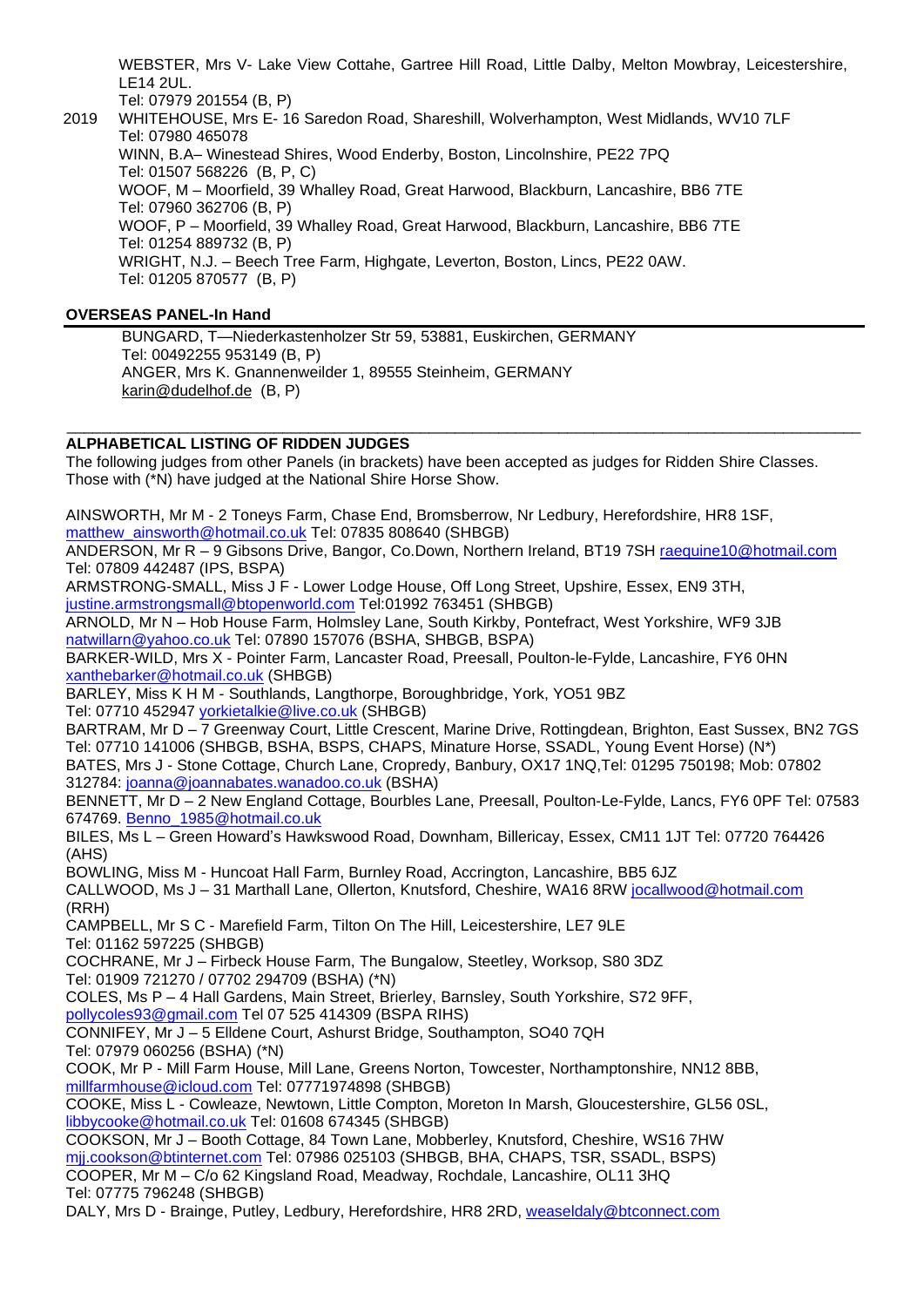Tel:07721 956599 (SHBGB) DARWIN, Miss J - Richmond E C, Broughpark, Tunstall, Richmond, North Yorkshire, DL10 7PL, [jandarwin189@btinternet.com](mailto:jandarwin189@btinternet.com) Tel: 07850 787591 (SHBGB) DIXON, Mr S – Kellthorpe Paddocks, Butts Green Road, Howe Green, Essex CM2 7RN. [ScottDixon.Official@hotmail.com](mailto:ScottDixon.Official@hotmail.com) (ROR) DUXBURY, Miss K – 28 Nuttall Street, Blackburn, Lancashire, BB2 4JA, [duxburykatie@hotmail.co.uk](mailto:duxburykatie@hotmail.co.uk) Tel: 07834 810507 (SHBGB, BSHS, CHAPS, TGCA) ENSTEN, Miss B - 6 Ramplin Close, Bury St Edmunds, Suffolk, IP33 1GZ, [brigitensten@clara.co.uk](mailto:brigitensten@clara.co.uk) Tel: 07771 686115 (SHBGB) FULLER, Mr N Burrells Farm, Church Road, Rawreth, Essex, SS11 8SH, [nigel.fuller@yahoo.com](mailto:nigel.fuller@yahoo.com) Tel: 01268 762001 (SHBGB) GIBSON, Ms W - Lower Haldon, Splatford, Kennford, Exeter, Devon, EX6 7XY, [wendylowerhaldon@yahoo.co.uk](mailto:wendylowerhaldon@yahoo.co.uk) Tel: 07765 396653 (SHBGB) GILSENAN, Mr R - M Hill House, Water Stratford Road, Tingewick, Bucks, MK18 4NU, [rorygilsenan@gmail.com](mailto:rorygilsenan@gmail.com) Tel: 07710317305 (SHBGB) GREEN, Mrs E – Higher View Farm, Moorgate Road, Barnoldswick, Lancashire, BB18 5SG, [Emma.Green@marstons.co.uk](mailto:Emma.Green@marstons.co.uk) Tel: 07813 830546 (CHAPS, BSPA, SSA) HEATH, Miss D - Tel: 07899 752266 [danielleheath@hotmail.co.uk](mailto:danielleheath@hotmail.co.uk) (SHBGB) HESTER, Mr B – Rose Cottage, Lower Street, Stanstead, Suffolk CO10 9AL Tel; 07706 749275, [bhest02@msn.com](mailto:bhest02@msn.com) JERRAM, Ms K A - Collins Farm, Aythorpe Roding, Gt Dunmow, Essex, CM6 1PF. [katiejerram63@gmail.com](mailto:katiejerram63@gmail.com) 07860272155 (SHBGB) LEE, Mr K – 3 Barnsfold, Fullwood, Preston, Lancashire. PR2 3EU. [kevlee0807@gmail.com](mailto:kevlee0807@gmail.com) (CHAPS, BSPA, UKPH, ROR, AHS, TSR) MACLENNAN, Ms M – Willatt Farm, Back Lance, Baxenden, Lancashire. BB5 2SF. (BHSA, ROR, CLYDESDALE) [mmaclennan231@icloud.com](mailto:mmaclennan231@icloud.com) Tel: 07899 040188 MCGIVERN, Mr M – 6 Gray Avenue, Manorbier, Tenby, Pembrokeshire. SA70 7TR. (IDGB, ROR) [mattmcgivern86@icloud.com](mailto:mattmcgivern86@icloud.com) Tel: 0758 376137 MCTIFFIN, Mr J – 127, Roberttown, Liversedge, West Yorks, WF15 8BE, (CHAPS, BSPS, PUK, TSR, NCPA) MILLINGTON, Miss B - 2 Cot Wood, Pnsanooth, Truro, Cornwall, TR3 7HH, [bridget.millington@yahoo.couk](mailto:bridget.millington@yahoo.couk) Tel: 07785 955609 (SHBGB) MILLS, Mr R B – 35 Bexley High Street, Bexley, Kent, DA5 1AB, [nagsmanrichard@googlemail.com](mailto:nagsmanrichard@googlemail.com) Tel: 07720 385861 (SHBGB) NICHOLSON, Mr MFB - Thirn Moor Farm, Thirn, Nr Ripon, North Yorkshire, HG4 4AT Tel: 01677 460038 [magnusnicholson@yahoo.co.uk](mailto:magnusnicholson@yahoo.co.uk) (SHBGB) NICOLL, Ms K – 22 Overton Drive, Thame, Oxfordshire, OX9 3JY [kimmy.nicoll@hotmail.com](mailto:kimmy.nicoll@hotmail.com) (BRPS) OWEN, Mr C – 185 Penrhos Road, Bangor, LL57 2LX Tel: 07731 406054 [carlowen1@hotmail.com](mailto:carlowen1@hotmail.com) (CHAPS HOYS, SSADL, TSR, BSPA) PARGETER, Ms N – The Dovecote, Manor House Farm, Morton On Swale, Northallerton, North Yorks, DL7 9RJ Tel: 07887 748329 (CHS, CHAPS, TGCA, SSADL, Horse & Country Racehorses) (N\*) ROSS, Mrs J L - Moor Farm, Ascot Road, Holyport, Berks, SL6 2HY, [jaynelwebber@googlemail.com](mailto:jaynelwebber@googlemail.com) Tel: 07860 627307 (SHBGB) ROWNTREE, Ms L – Hillcrest, Haven Farm, Shilton Road, Withybrook, Coventry, West Midlands, CV7 9LL. Tel: 07946 321803 (CHS, P(UK), BPS, CHAPS, British Appaloosa, FBS, VHS< SADDL Olympia Level, TGCA International Level, ROR SOUTHERN, Ms T. – Derbyshire, [tracysouthern65@hotmail.co.uk](mailto:tracysouthern65@hotmail.co.uk) Tel: 07960 915420 (Irish Draught, Cleveland Bay, CHAPS, BSPA, GC, VHS, TARRA, NCPA) TANNER, Mrs S - 42 Middlebrook Road, High Wycombe, HP13 5NJ [samtanner42@hotmail.com](mailto:samtanner42@hotmail.com) Tel: 01494 523522; Mob: 07768 170982 (BSHA) TYLDESLEY, Miss J - Hargate Hill Equestrian Centre, Glossop, Derbyshire, SK13 6JL, [jenna@hargatehill.com](mailto:jenna@hargatehill.com) Tel: 07989 460111 (SHBGB) WARMAN, Ms S – 38 Kinderlee Mill North, Chisworth, Glossop, Derbyshire, SK14 5DB [sianwarman@btinternet.com](mailto:sianwarman@btinternet.com) (CHAPS, AHS, TSR) WORMALL Miss J - Ibstock Grange, Ibstock, Leicestershire, LE67 6LN

Tel: 07931 993907 [jillandpam@googlemail.co.uk](mailto:jillandpam@googlemail.co.uk) (SHBGB)